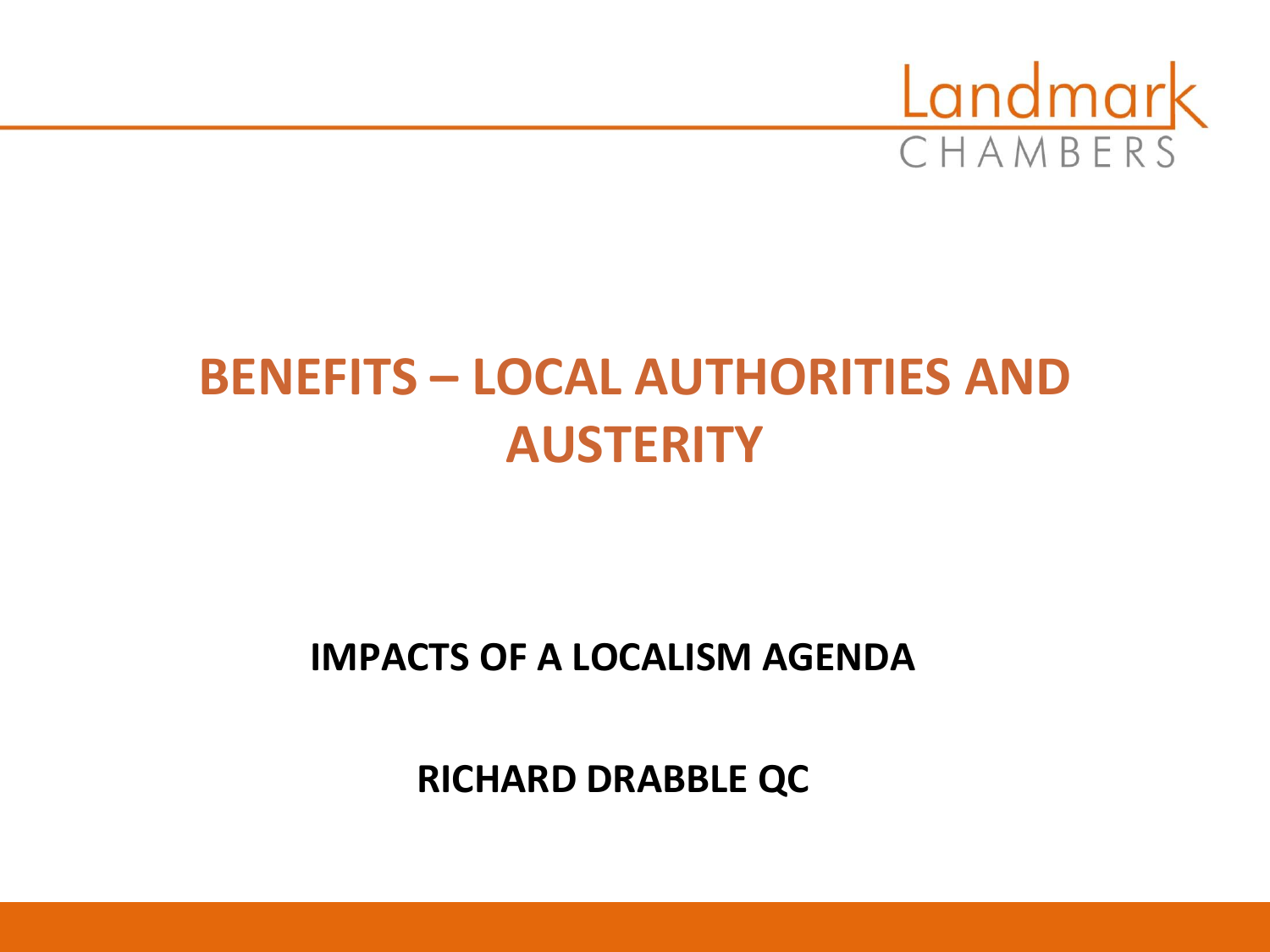

- Current position on some main challenges benefits cap; spare room subsidy (aka bedroom tax); Zambrano carer exclusion
- Role of discretionary housing payments (DHPs)
- Role of local authorities in avoiding breach of ECHR or EU law
- Traps in designing local schemes residence conditions; approach to resources such as DLA; consultation; EQiA
- Other strains on local authority budgets LWAS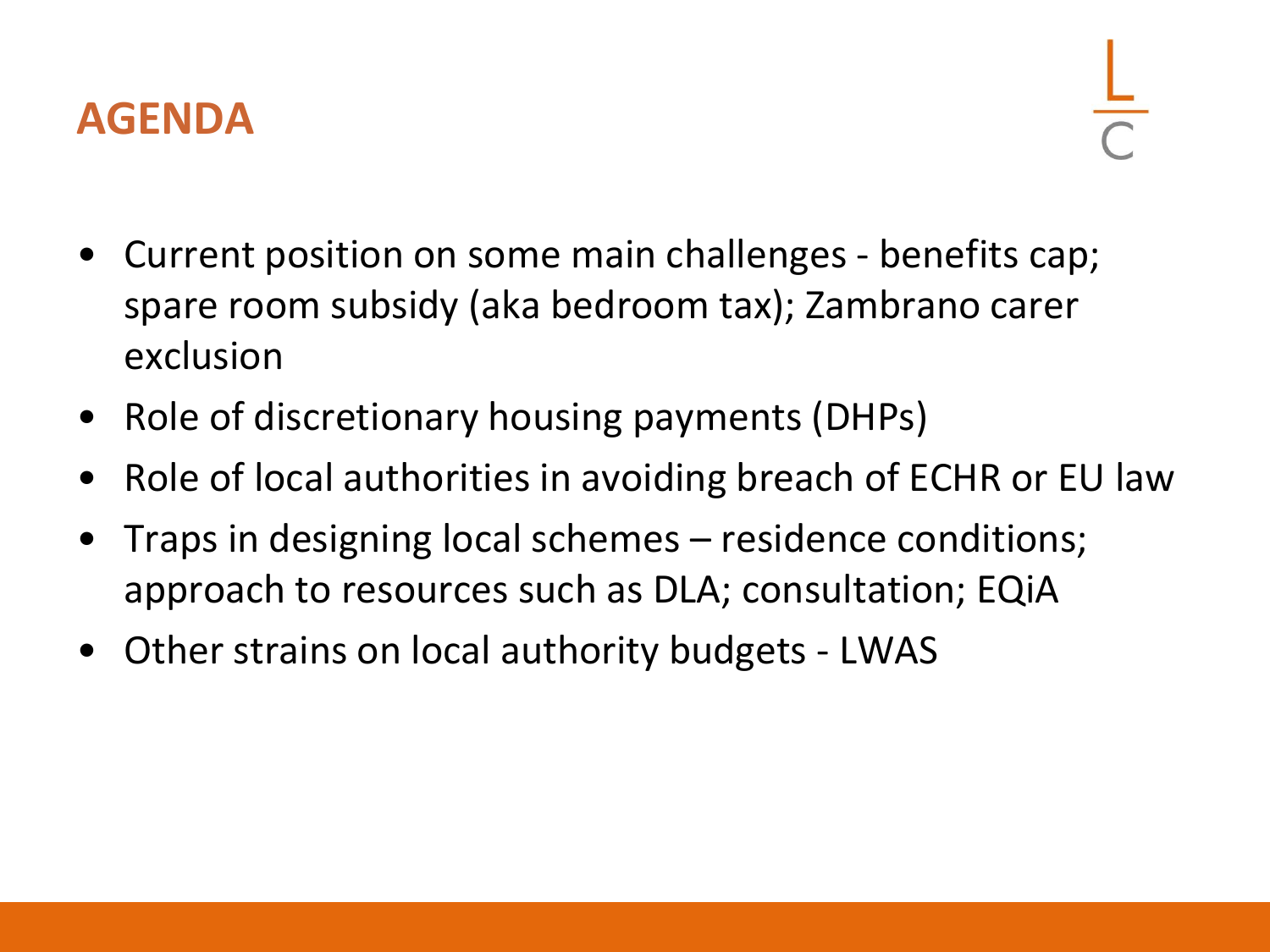**R (SG and others) v SoS for Work and Pensions (CPAG and Shelter intervening) [2015] 1 WLR 1449**

- Challenge failed 3/2 in Supreme Court
- Challenge was on basis that there was a disproportionate effect on women/lone parents within ambit of A1 P1 in breach of Article 14
- Minority held that the three main justifications flawed; that despite the fact that justification test tough – *manifestly without reasonable foundation –* it was not met because of breach of "best interests duty" under UNCRC
- A third member of the court (Lord Carnwath) agreed that there was a breach of best interests duty but that this was irrelevant to the justification of disparate impact on *adult* women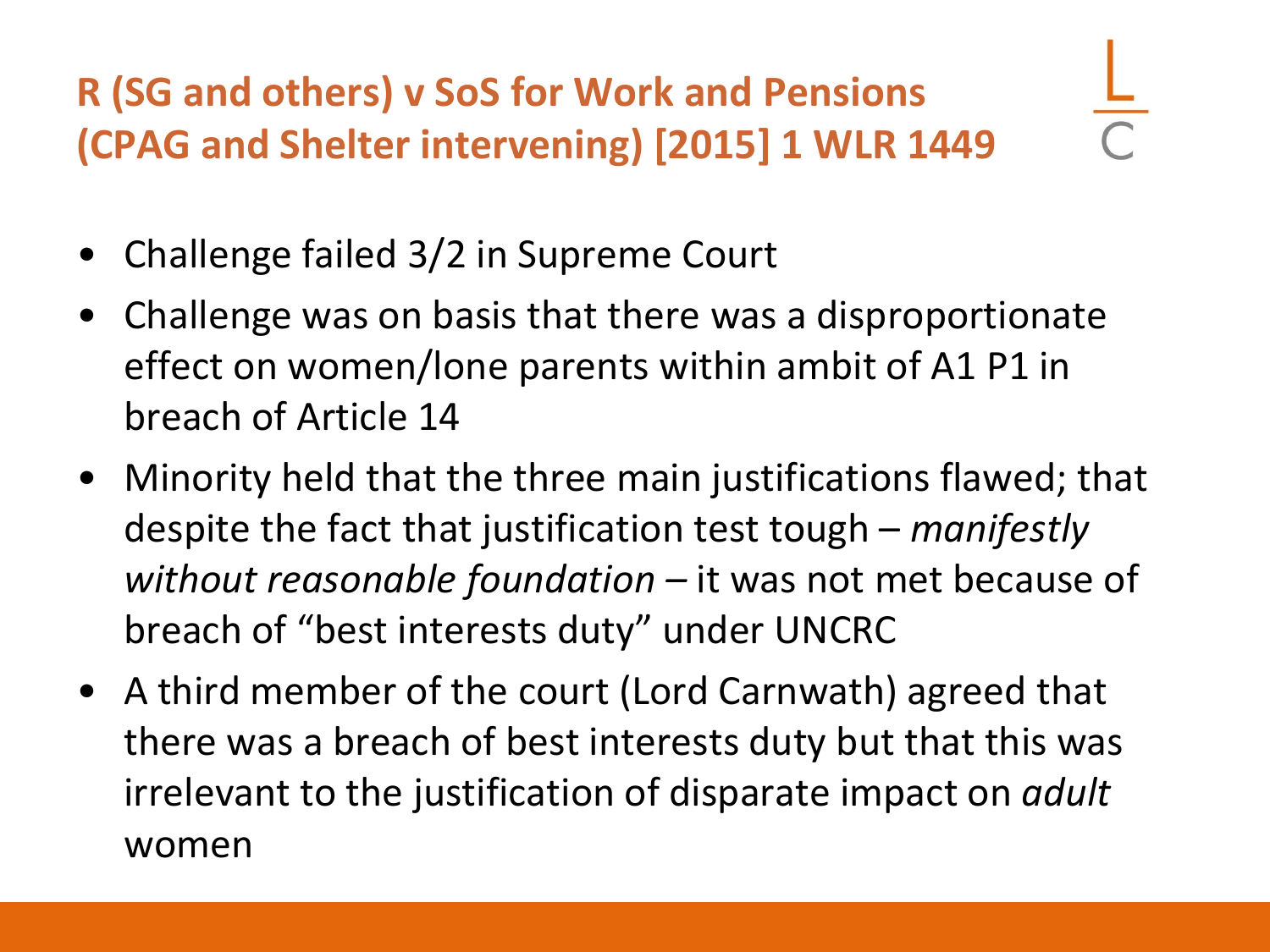### **ROLE OF DHPS IN BENEFITS CAP**

- Government pointed to availability of DHPs
- But in benefit cap context these were expressly regarded as transitional
- Baroness Hale approved Henderson J's approach in Burnip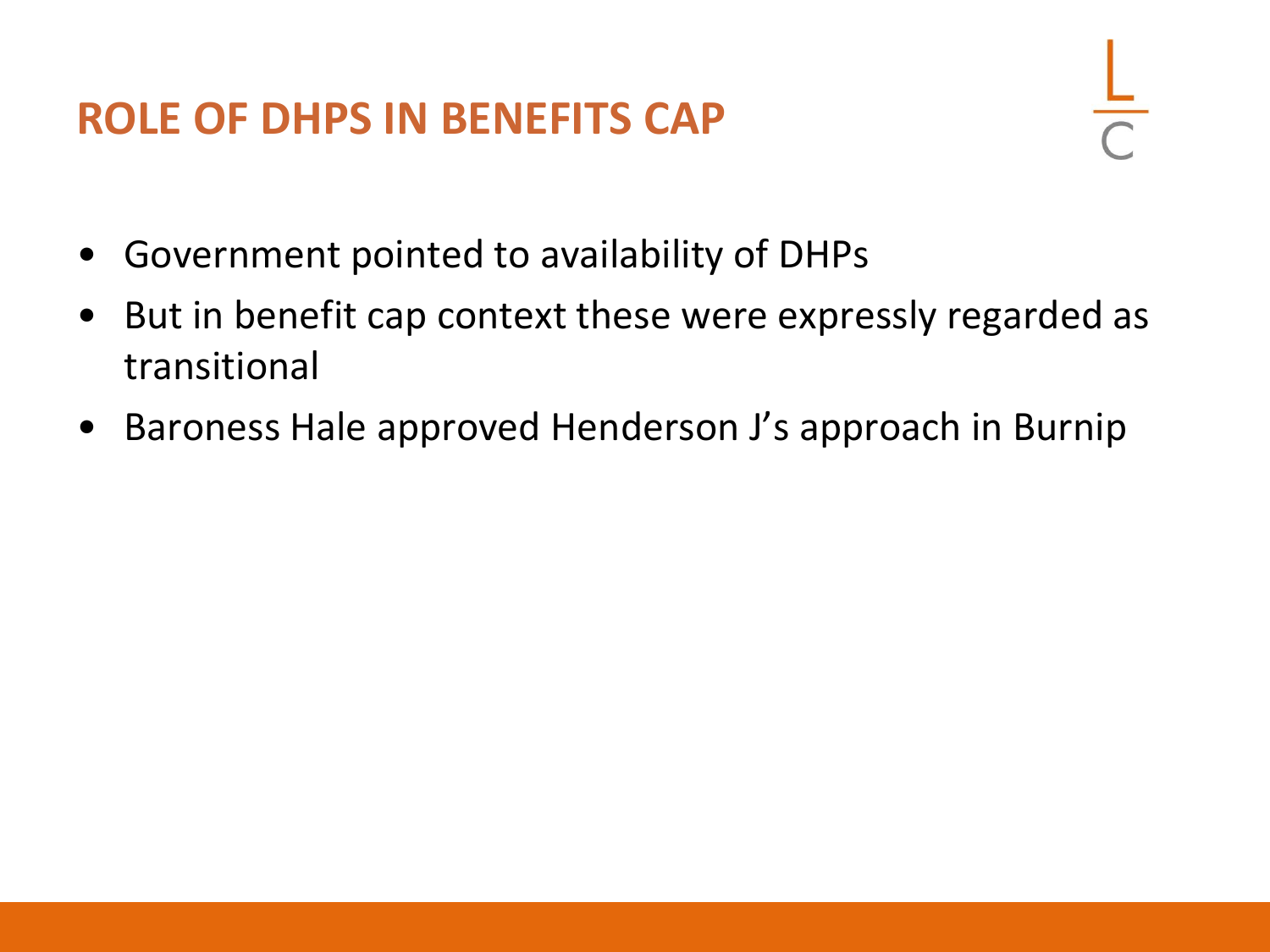### **Relevance for the future?**

- Accordingly, end result is 3/2 holding that no breach of ECHR; 3/2 holding that breach of UNCRC; the major legal split between majority and minority being relevance of the latter to the former
- Present administration committed to lowering level of cap; so further argument appears inevitable
- Terms in which the justifications analysed may be important
- Primary justification fairness; but evidence showed that those affected always substantially worse of than those working and earning median wages because of in work benefits. Effect especially marked in London because of rent levels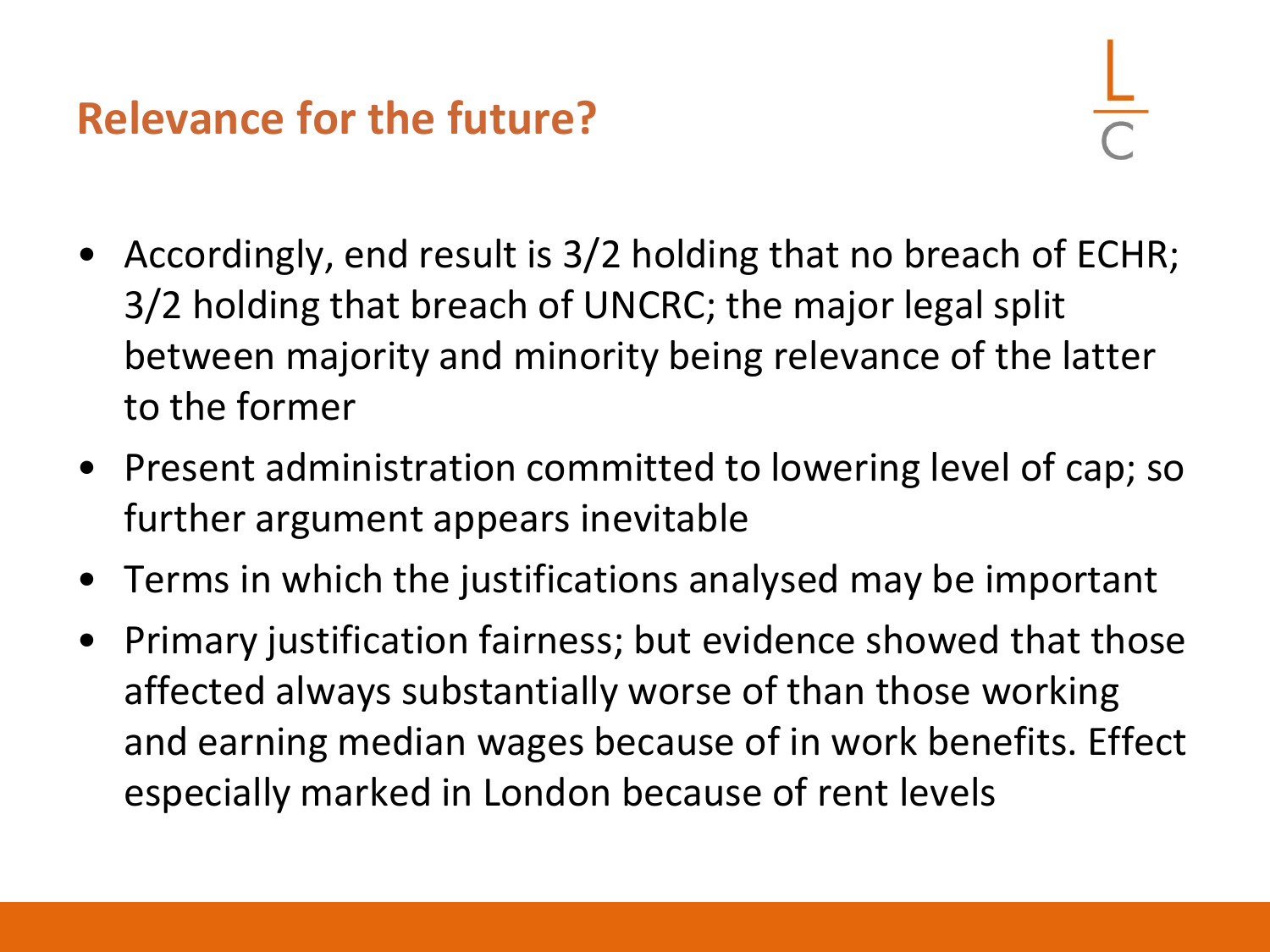## **R (MA and others) v SoS for Work and Pensions 2014 EWCA Civ 13**

- Again, a challenge under Art 14 on the basis that discrimination was against the disabled
- Role of DHPs different
- "From August 2011 onwards, there was a consistent view within Government that the most workable solution to the difficulties for the disabled that would result from the introduction of the bedroom criteria was to increase what could be made available through DHPs."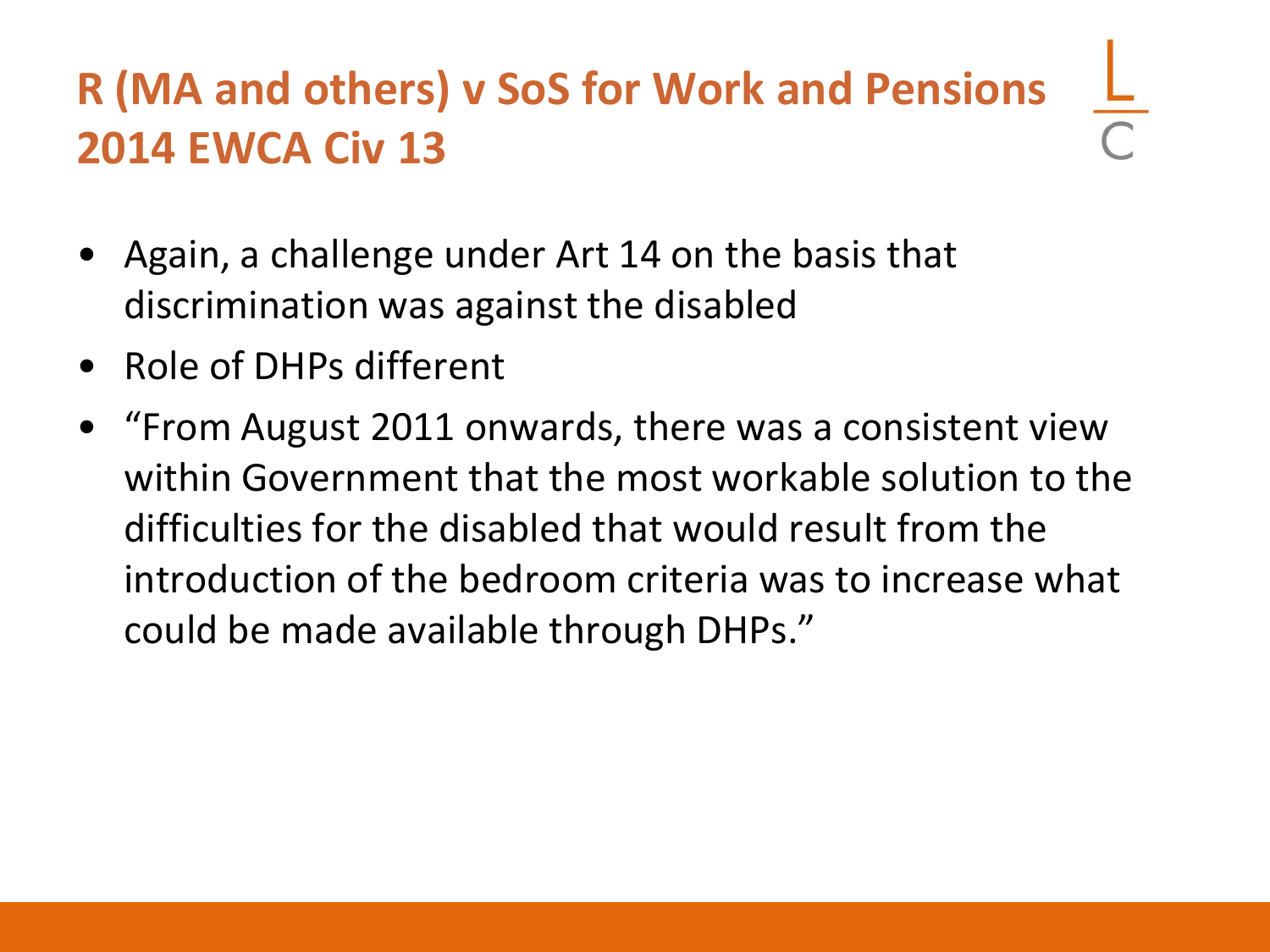# **LOCAL DECISION MAKING AT THE HEART OF THE JUSTIFICATION**

• " *Burnip* was concerned with a different scheme although it was similar in many ways… The DHP scheme has changed to some extent. Further guidance has been issued to the local authorities that administer it. The DHP fund is now better resourced. …There is the further point that the Regulations that were being considered in *Burnip* were not made under the shadow of the financial crisis and the need to reduce public spending which the Coalition Government was elected in 2010 to bring about."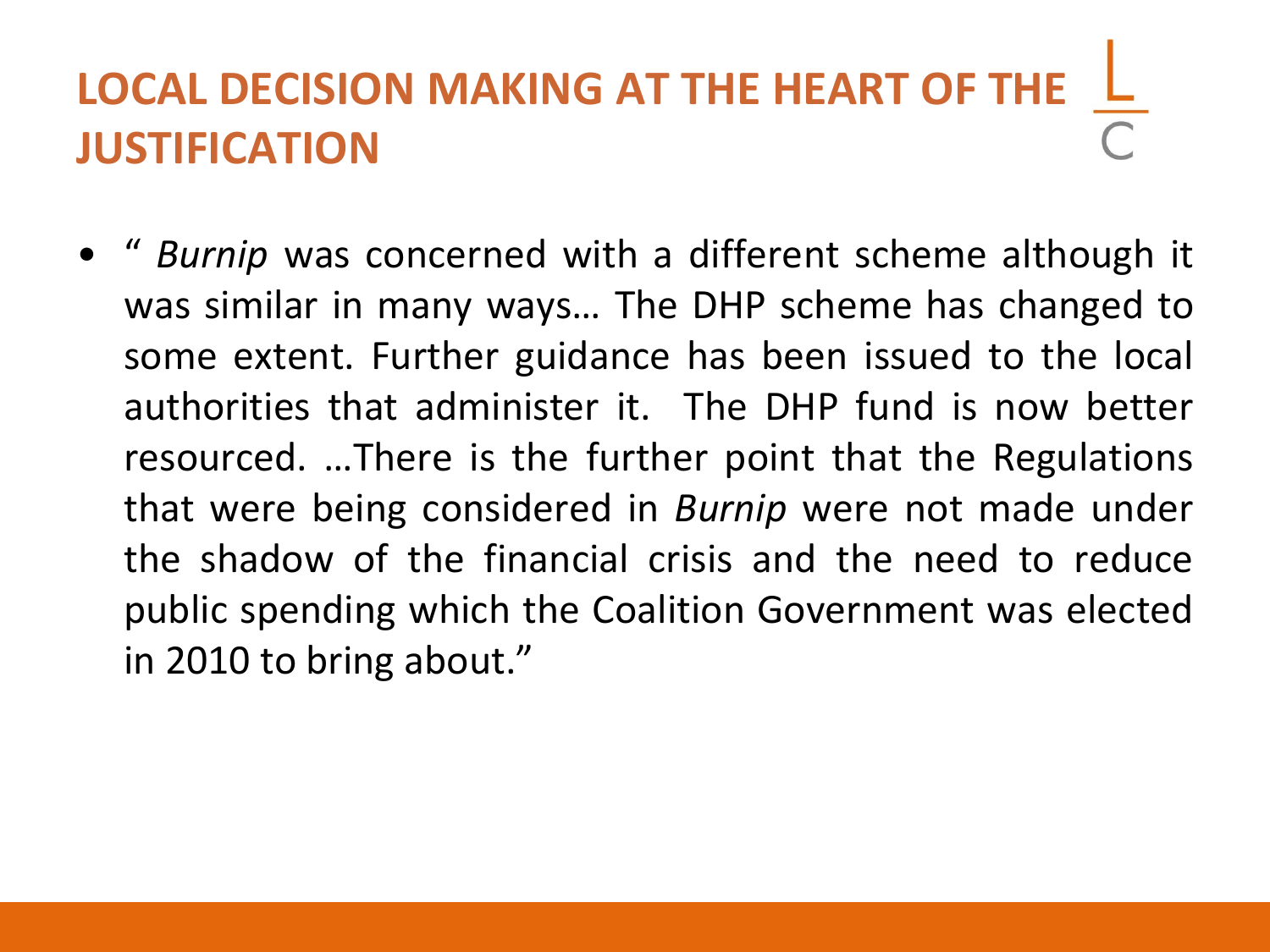" it was not practicable to add an imprecise class of persons (those who need extra bedroom space by reason of disability) … I accept that the class could have been identified … but that would necessarily have introduced more complexity... The issue raised by houses which have been significantly adapted provides a good illustration… applying a tighter definition would have resulted in an administratively intensive and costly process involving outside agencies as well as local authority staff. This is because of the difficulties in identifying the minority of HB claimants who are unable to share a bedroom due to the nature of their disabilities."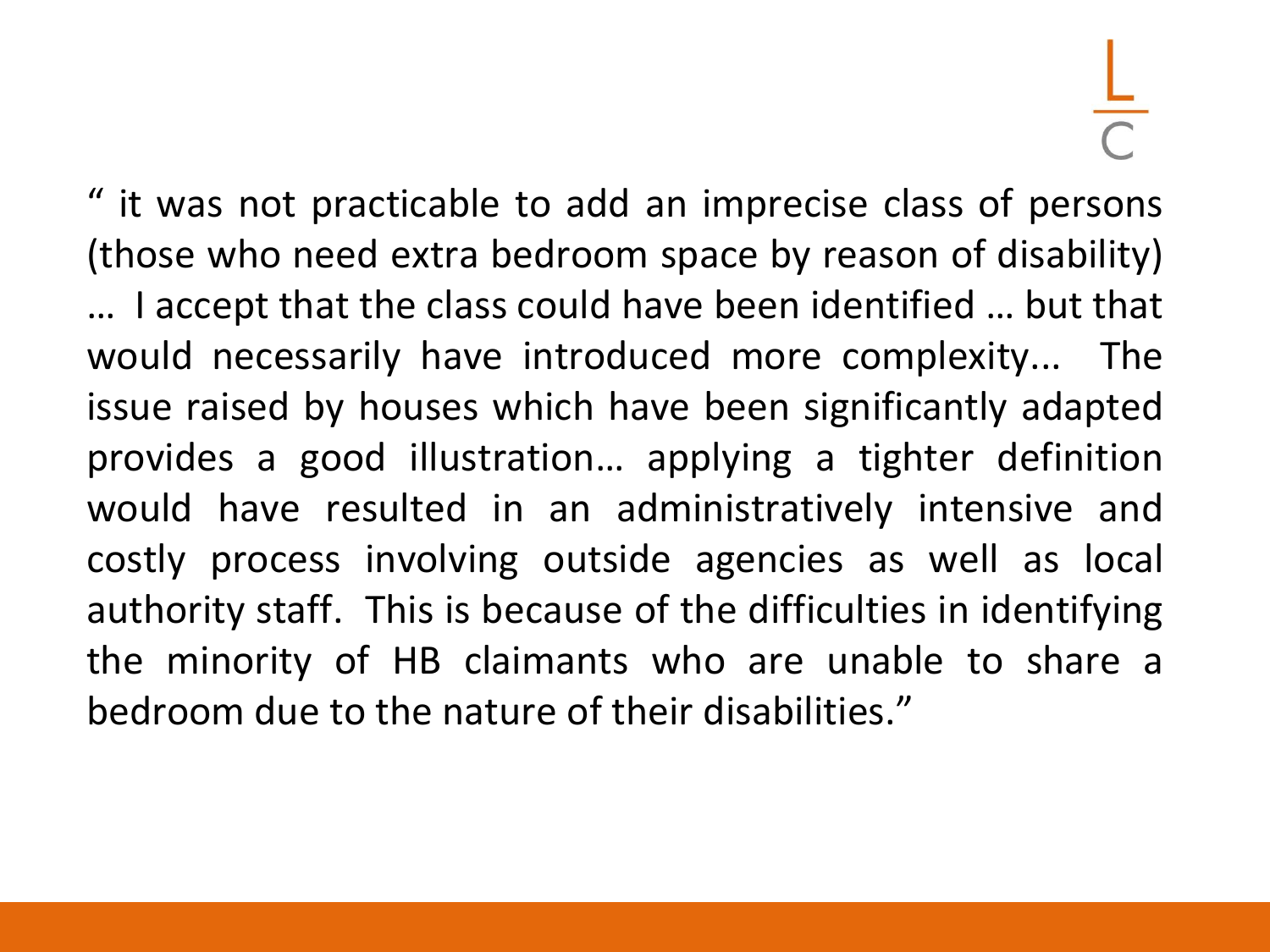" DHPs are administered by local authorities who are accountable locally for the money they spend. Under the existing regime, eligibility for HB is assessed at the local level by local authority decision-makers, but in almost every case 100% of the HB paid by local authorities is reimbursed by the Secretary of State. Thus local authorities are not subject to the same financial discipline in relation to HBs as they are in relation to DHPs."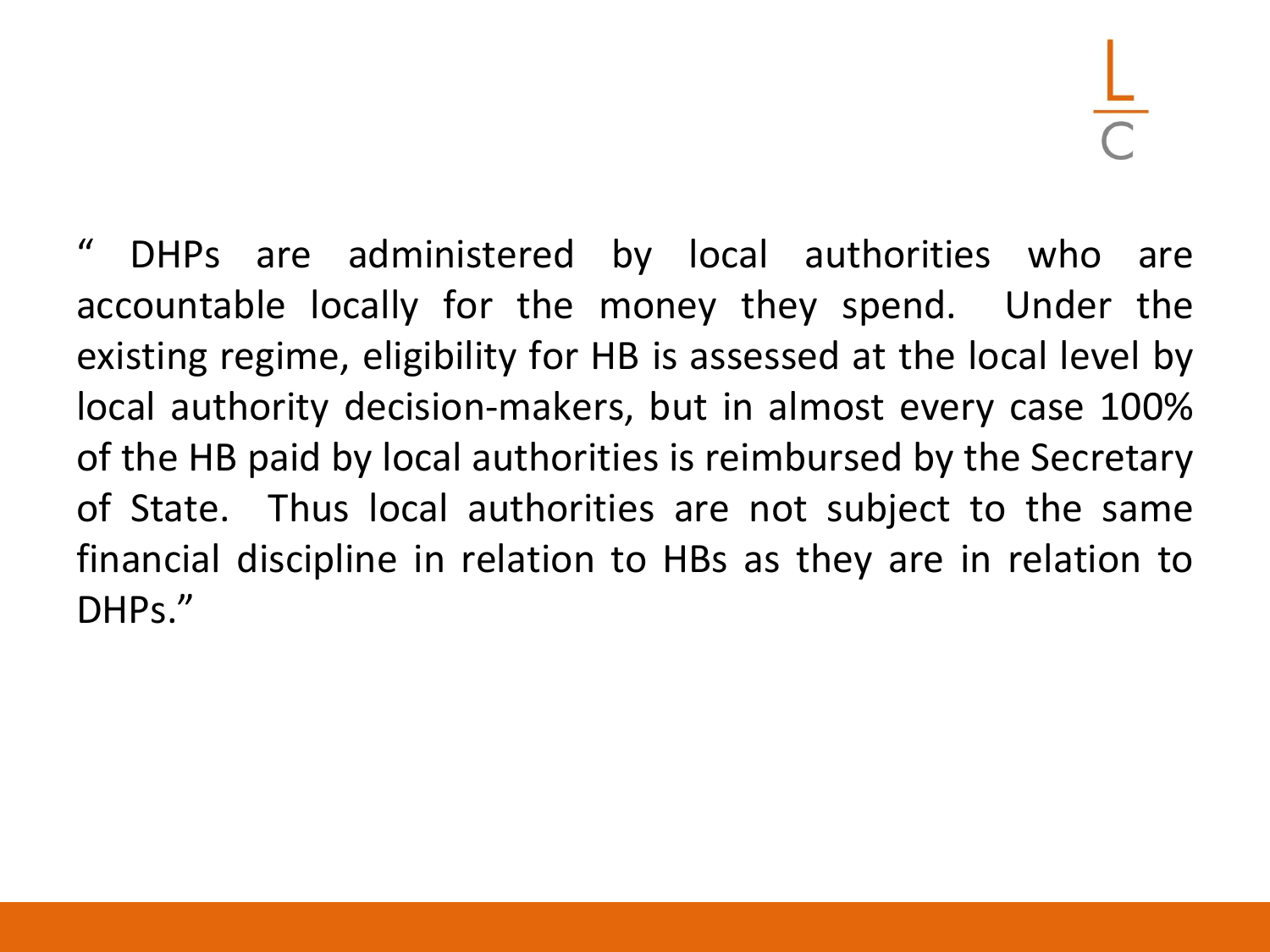## **Zambrano carers – Sanneh v SoS for Work and Pensions 2015 Civ 49**

- CoA rejected a challenge to regulations removing Zambrano rights from the category of rights to reside which found a right to mainstream benefits
- Practical effect is to place burden on social services departments under Children Act s17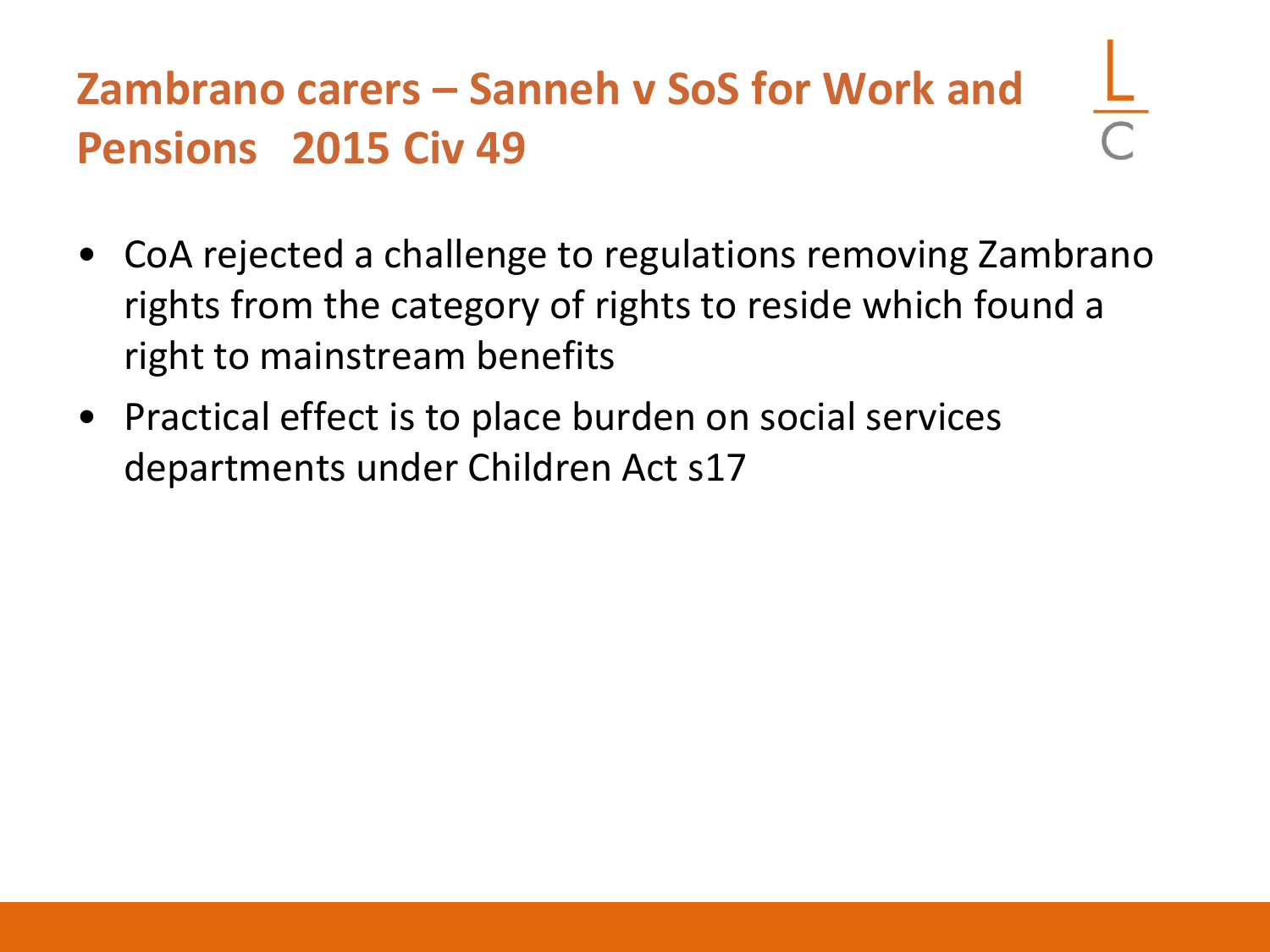### **R(Rutherford) v SoS for Work and Pensions [2014] EWHC 1631 (Admin)**

Case was that bedroom needed for carer for disabled child when grandparents could not cope

" the role of DHPs in the Scheme is critical.

"DHPs are, by definition, discretionary. The evidence in *Burnip* led to the conclusion that they could not be relied upon to plug the identified discriminatory gap. That is not the evidence in the present case:

"First, it is abundantly clear that the intention of the scheme as a whole is that DHPs *should* be used to plug the gap where, [otherwise] a person with an ascertained need for an additional bedroom would otherwise be the subject of discrimination on the grounds of disability."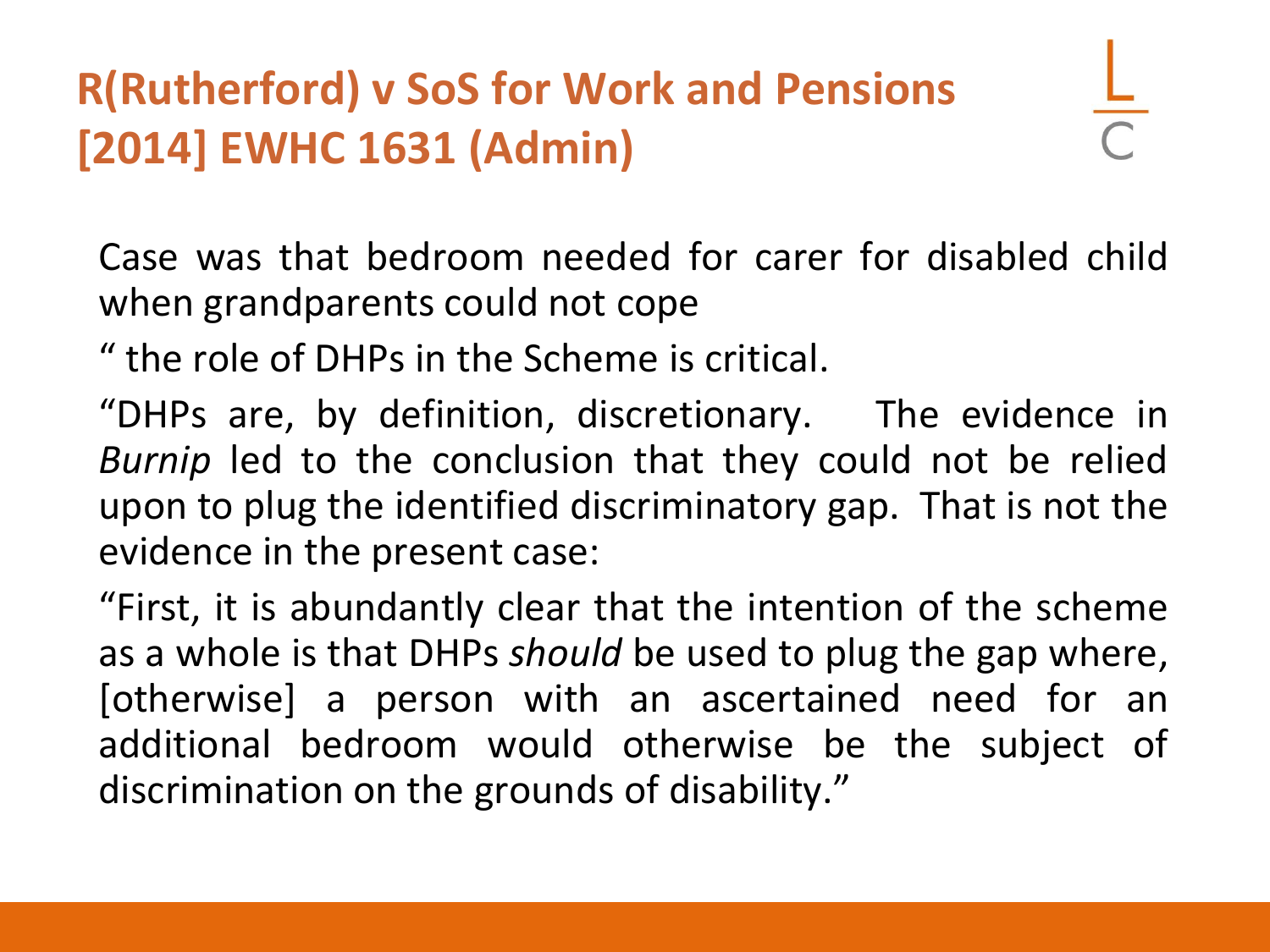- Second, in the event, it has not yet proved necessary to increase the monies available for the DHP fund. To the contrary, Pembrokeshire underspent in 2013-2014 and returned part of its allocated fund for that year; and it received an increased fund for 2014-2015;
- Third, although the awarding of DHPs remained discretionary, the position of disabled people living in specially adapted accommodation (a category which includes Warren and his grandparents) was specifically identified in the Good Practice Guide as being a category for whose support additional funds had been allocated to the DHP fund: see [8] above;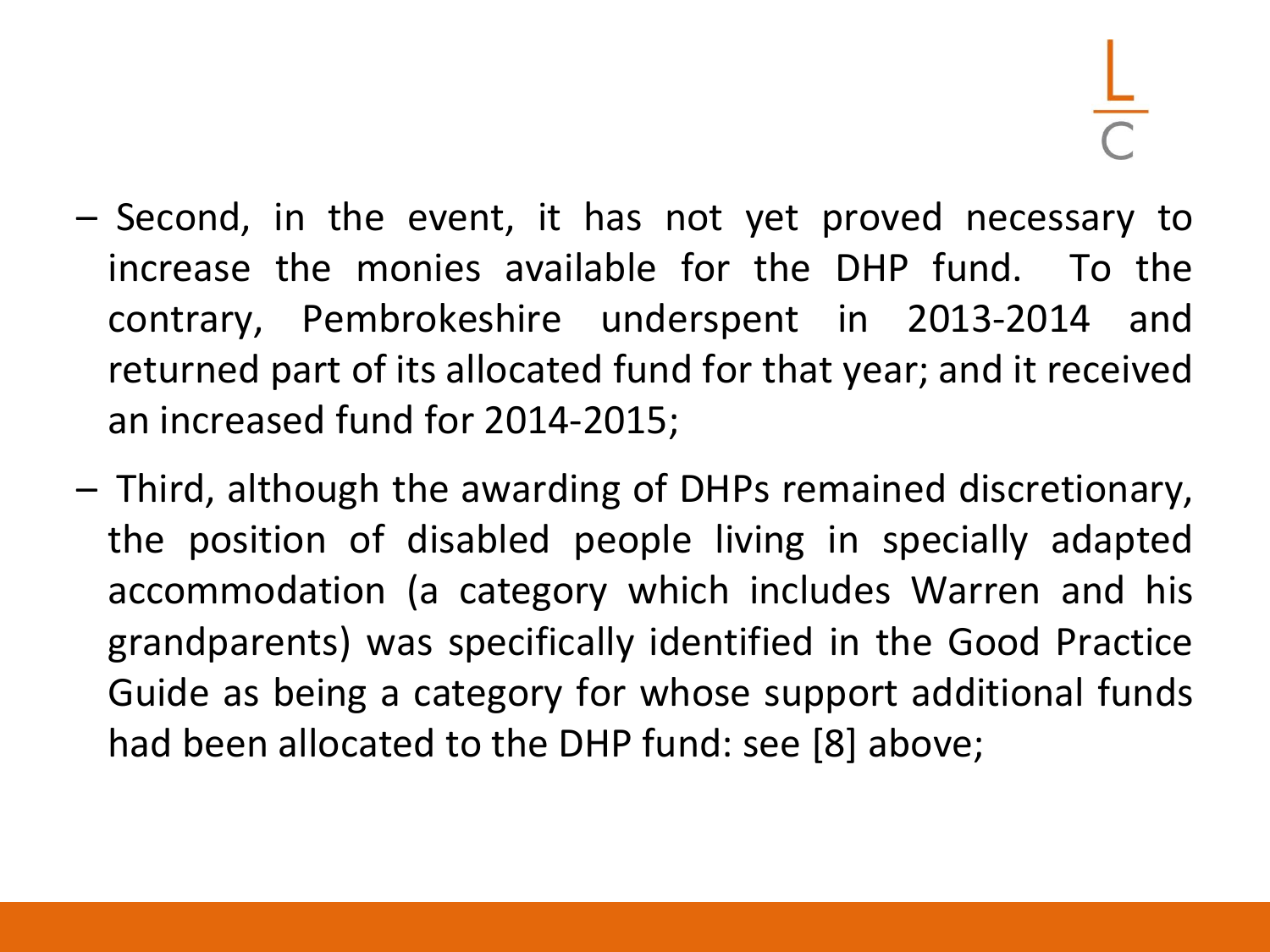- Fourth, the Good Practice Guide also identified households having a health problem which meant that the choice of housing is restricted and claimants requiring an extra room because of a health problem that affects them or a member of their household (both of which include Warren and his grandparents) as groups meriting consideration
- Fifth, the award of DHPs by Pembrokeshire to the Claimants has plugged the gap and continues to do so. They have suffered and suffer no financial detriment as a consequence of being funded in part by the DHP conduit rather than entirely pursuant to the 2012 Regulations.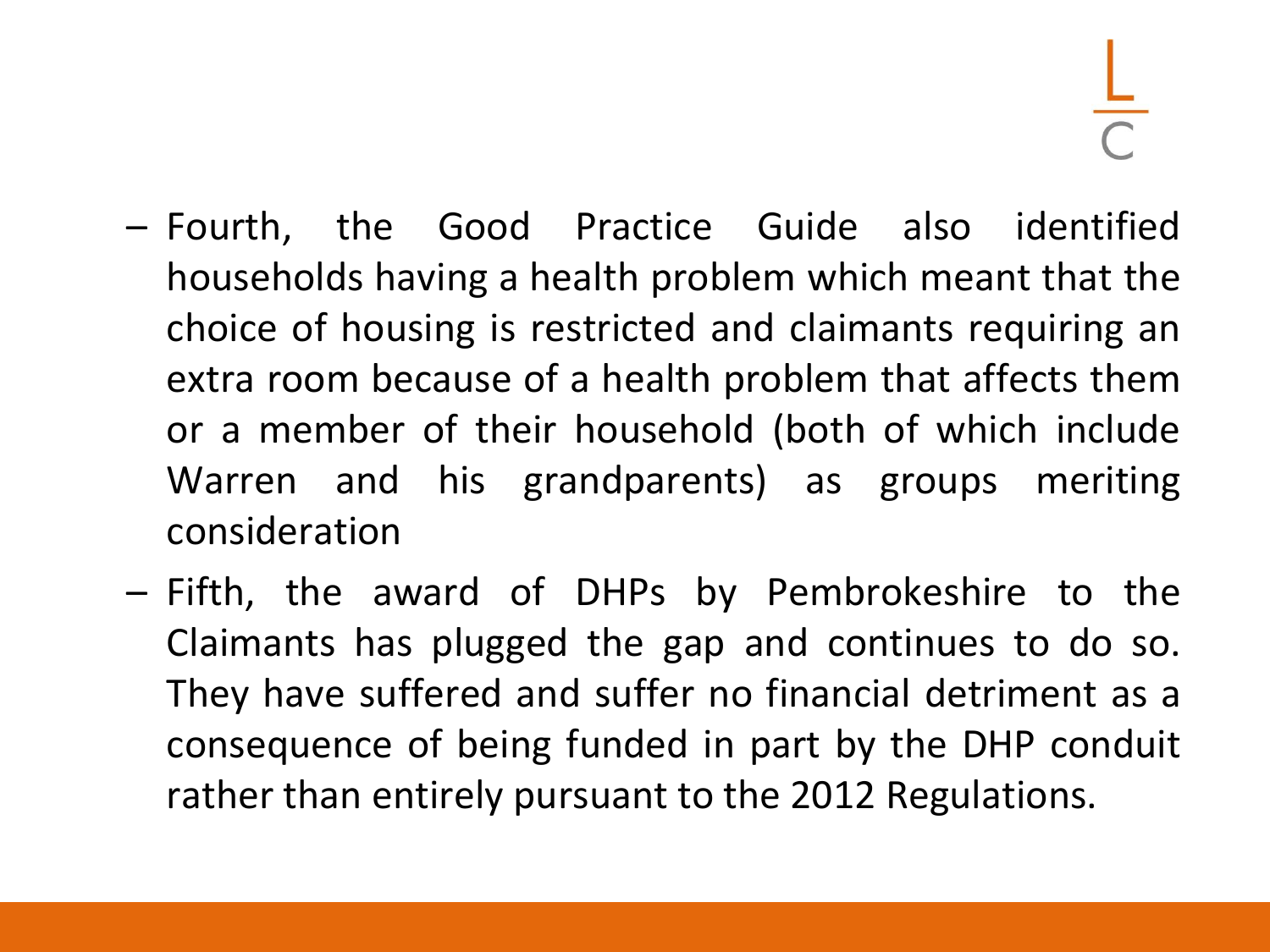The Claimants submit that……they do not have adequate assurance of future payment. In support of this submission they rely upon the undoubted fact that the power…. to award a DHP is not mandatory but discretionary. This appears to me entirely to ignore the practicalities of the situation. Pembrokeshire is obliged to exercise its discretion in accordance with public law principles and Human Rights legislation.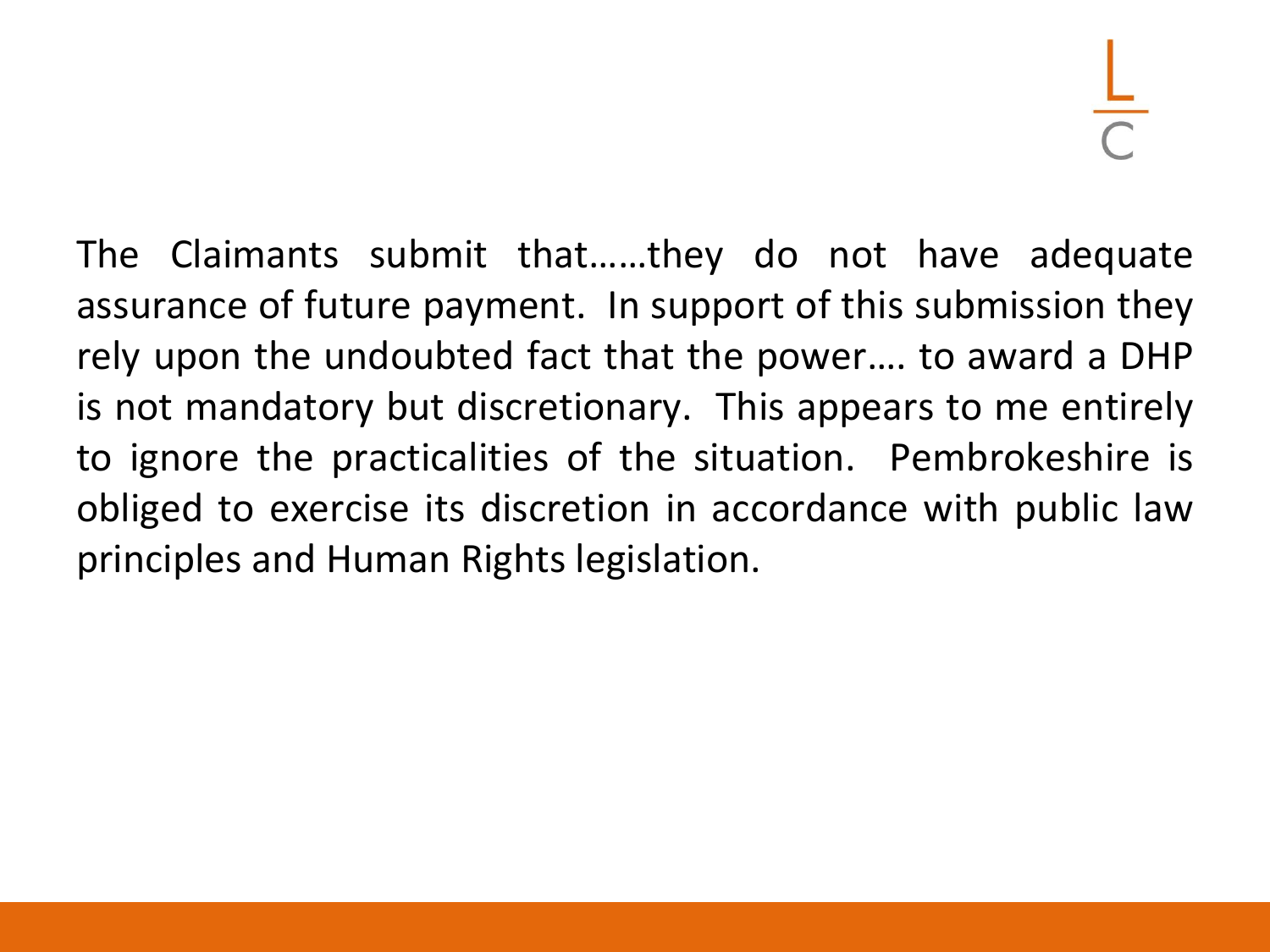### **R (Winder) v Sandwell MBC 2015 PTSR 34**

- Council tax reduction scheme made subject to a two year residence requirement
- Quashed on primary basis that the wording of s13A(2)(b) did not allow it.

"the class must be defined by reference to financial need, albeit by reference to criteria which the authority considers identify those who are, in general, in financial need. There is therefore considerable discretion in the authority as to the criteria adopted to identify financial need. However, criteria which do not identify those who are at least more likely to be in financial need fall outside the powers granted to an authority by Parliament."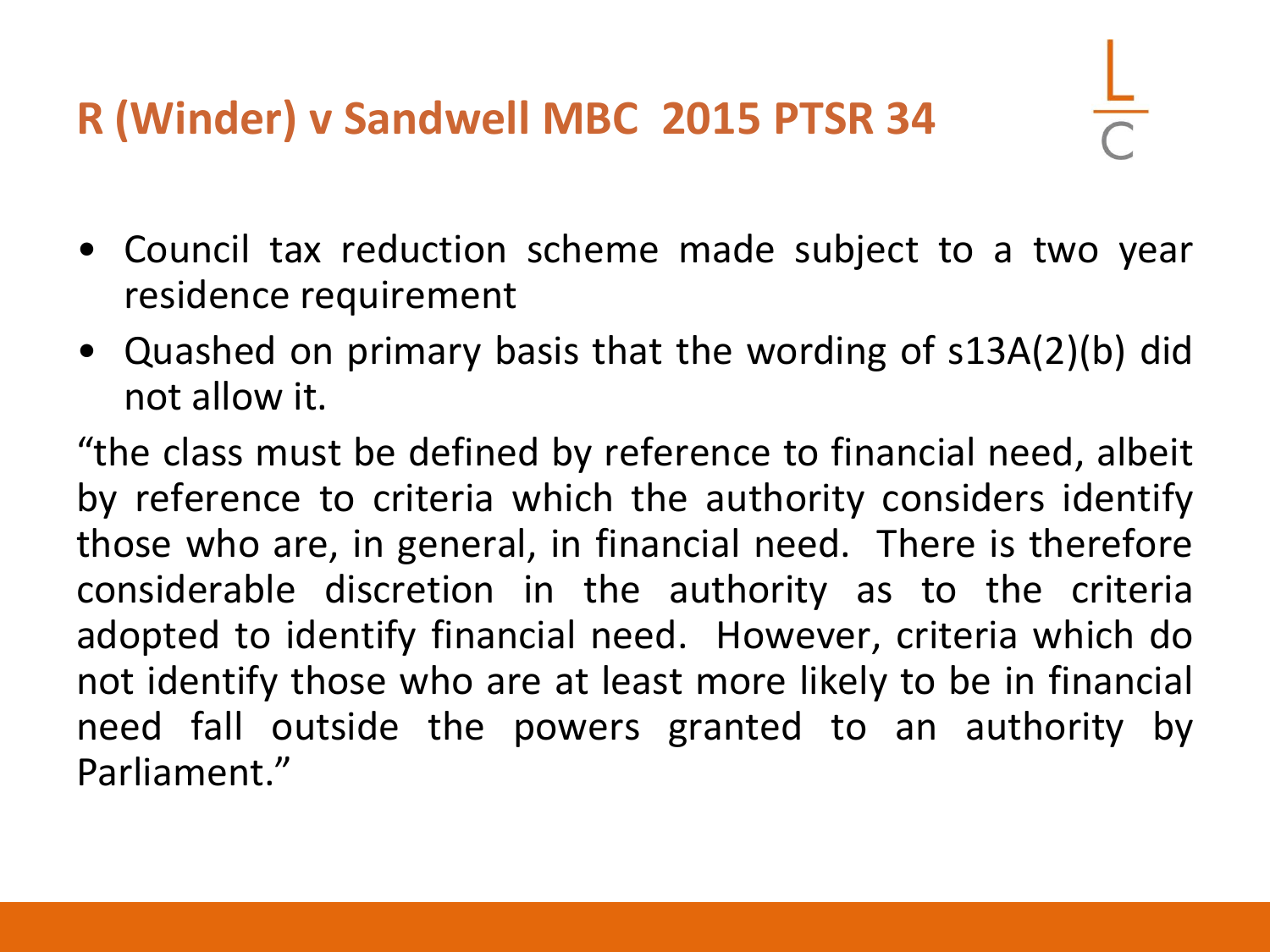Other reasons for quashing included

- Improper purpose
- Failure to take into account material considerations "if other authorities adopted a similar requirement, this would compound the difficulties for individuals, and could lead to some with financial need not being entitled to a council tax reduction anywhere in the country. This… links in with the central government's policy that there should be some consistency…: this requirement could not be adopted by all authorities."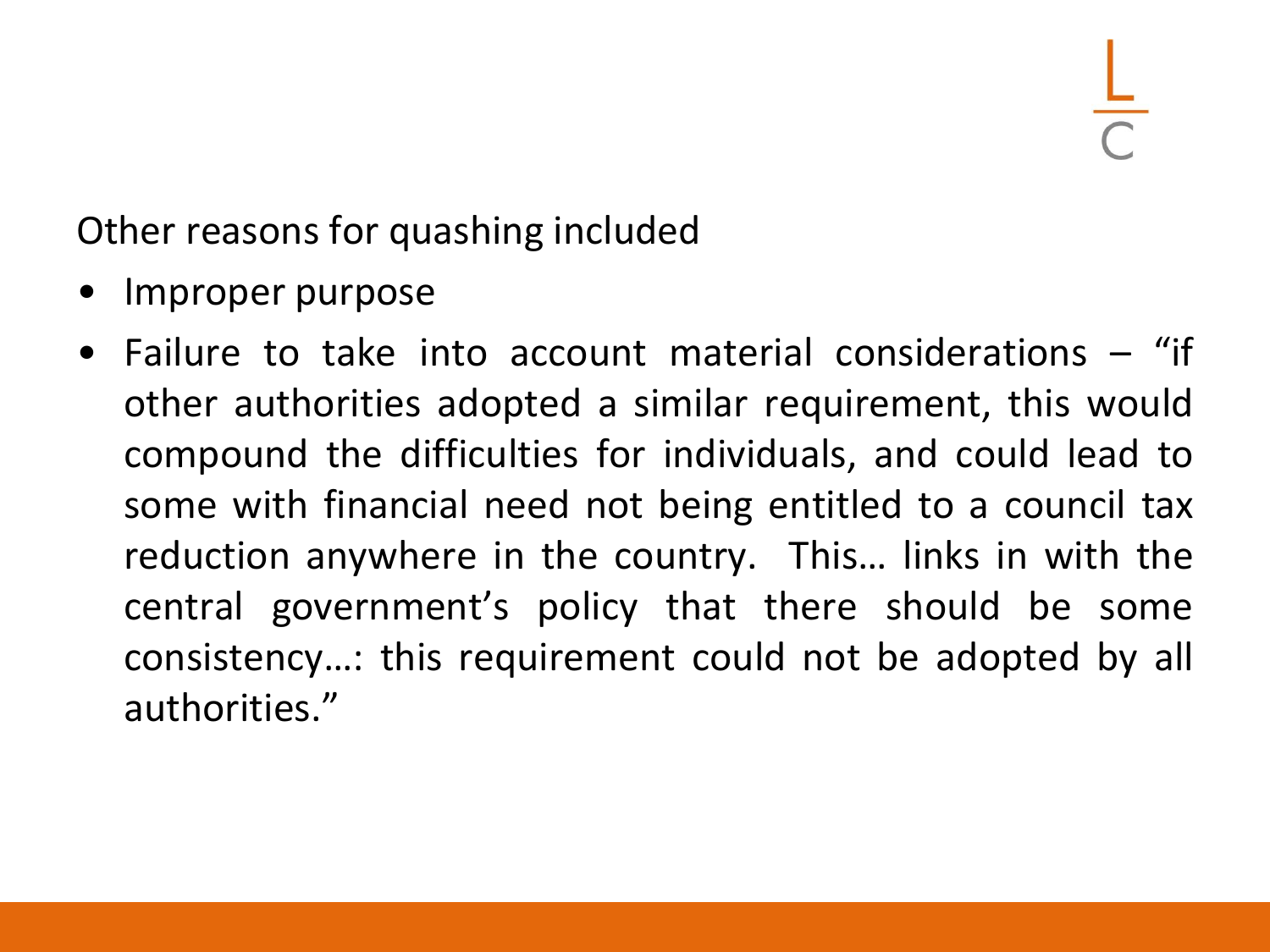- Lack of consultation
- Barrier to freedom of movement and discrimination
- PSED
- For a challenge based on lack of consultation which failed see R (L & P) v Warwickshire County Council and Warwickshire Safeguarding Children Board [2015] EWHC 203 (Admin)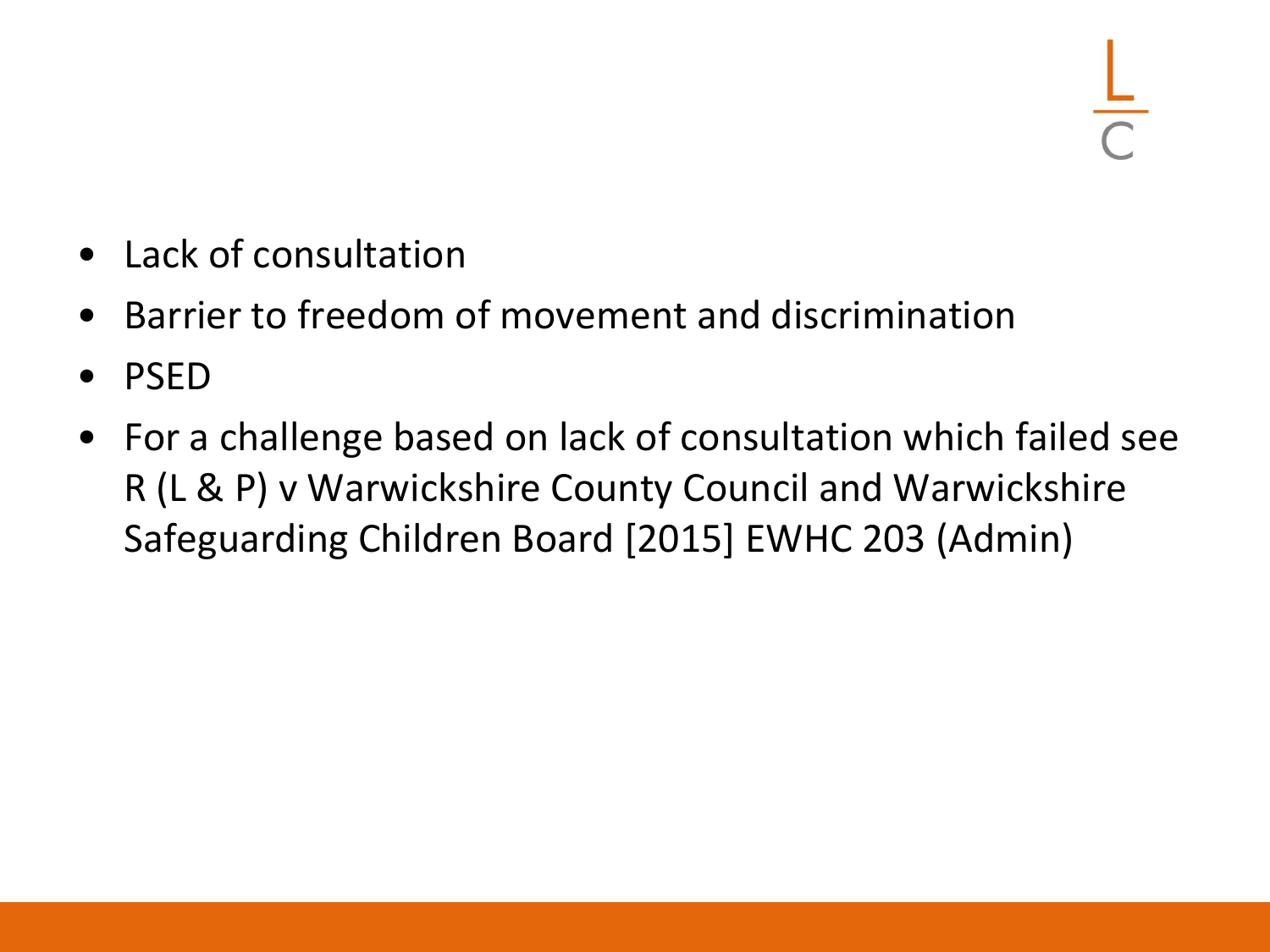### **R(Hardy) vSandwell MBC [2015] EWHC 890 (Admin)**

• Issue was whether Sandwell's approach to the treatment of the care component of DLA for the purposes of DHPs was lawful. Answer no.

"Given that the discriminatory effect of the HB size criteria… is only justified by the availability of DHPs to "plug the gap", and given that.. the Good Practice Guide refers to additional funding having been allocated for this purposes, it is difficult to see any reasonable justification……. *Rutherford* took the view that a decision to withhold DHPs in that case "would appear to be unjustifiable" and, more generally, that councils were acting "wrongly" by including DLA(c) in household income: I fully agree.."